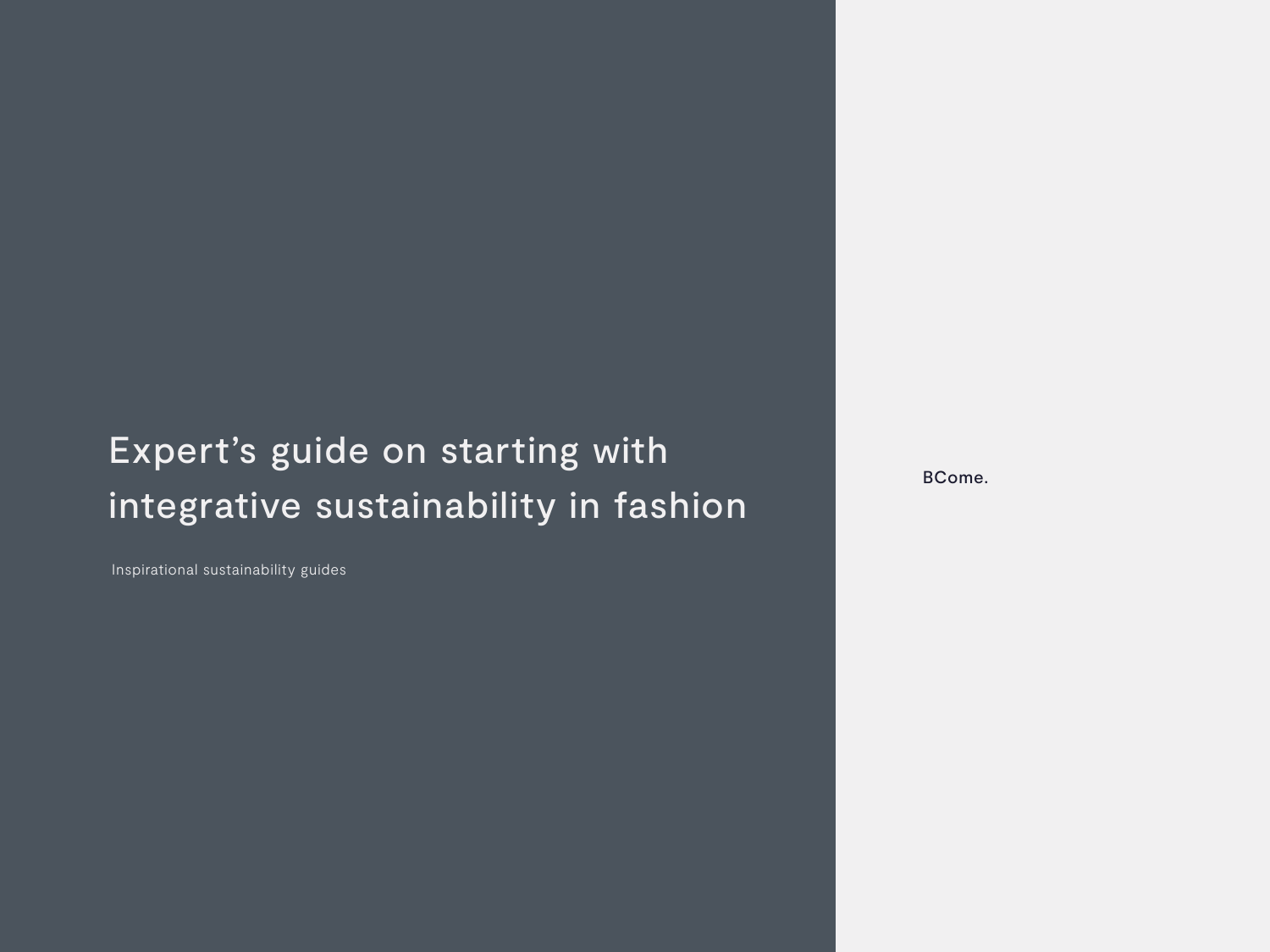### The sustainability platform transforming the fashion industry.

BCOME is the platform for sustainability management in the textile and apparel industry. A smart, reliable,

secure software that enables fashion businesses to build responsible supply chains, guarantee

transparency and bring it to the final customer. Founded in 2019, BCOME has more than 1 million traced,

measured and evaluated products on the market.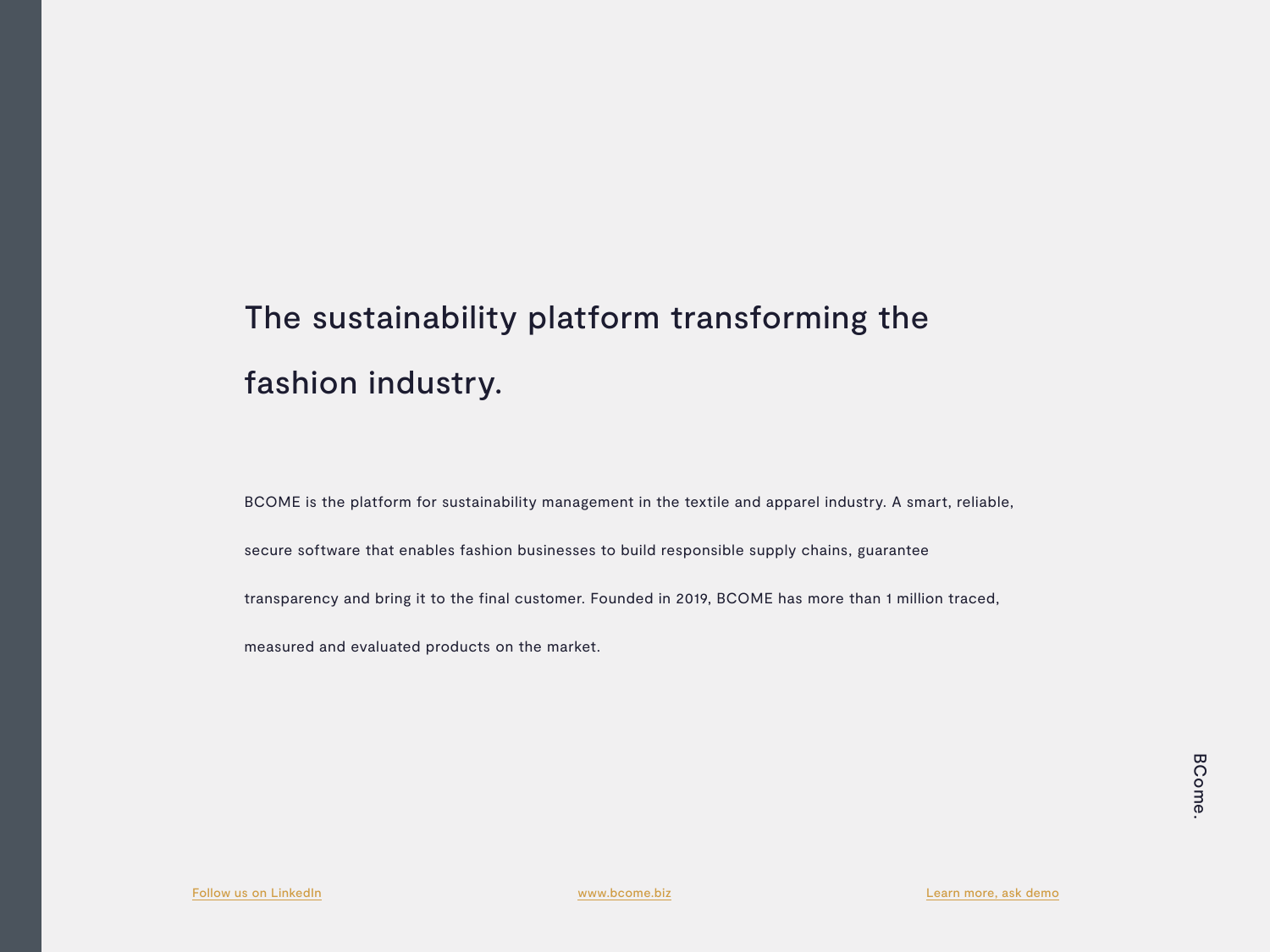## Empower sustainability transformation with data, knowledge and technology.

This document belongs to the [library of resources](https://bcome.biz/resources/) that BCOME makes available to you.

Stay up to date with the latest content on intelligent methodologies for global sustainability management

and find the answers your brand needs to boost its transformation in the fashion industry.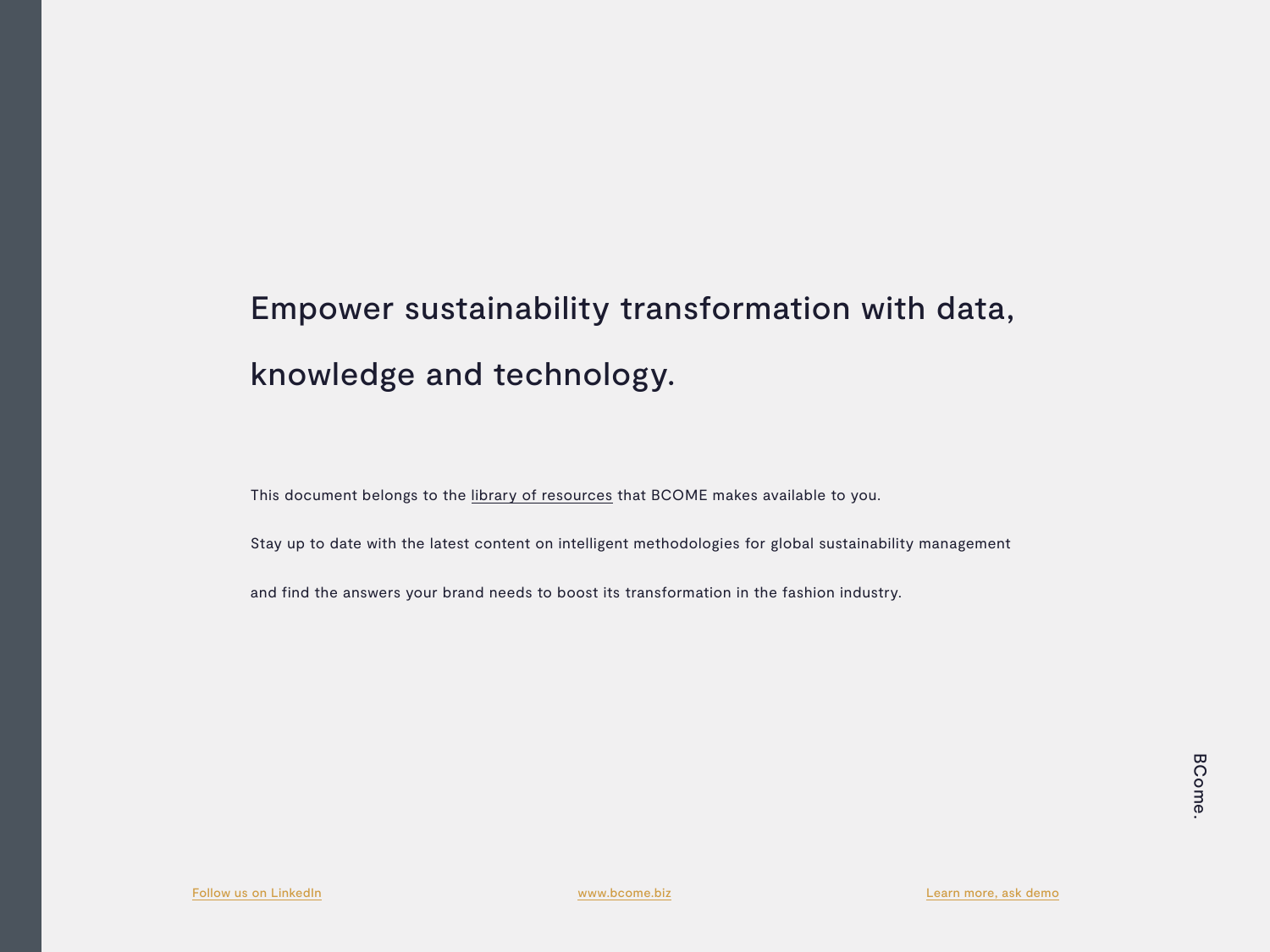" Sustainability is a complex concept, and one which necessarily requires a multidisciplinary approach to its study, understanding and implementation. We must understand that behind every product lies an entire ecosystem of developmental and production processes, each with their own environmental, social,

economic, and ethical implications. "

BCome.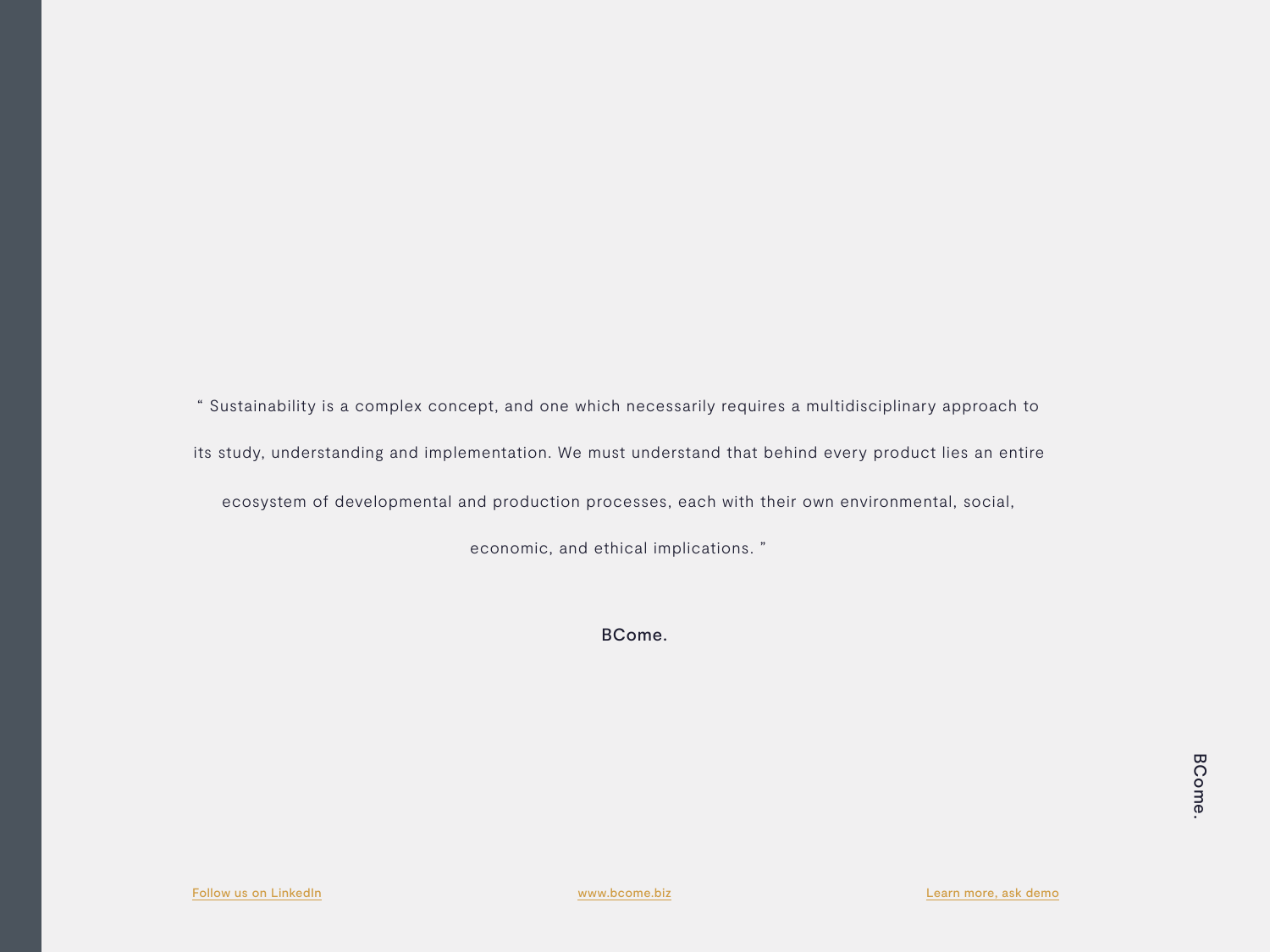Integrative sustainability in 3 steps



Take into account the impact of all processes per life cycle stage.



Look at the entire production value chain in a systemic way per area of impact.



Implement actions from a multi-dimensional approach: life cycle stag and impact.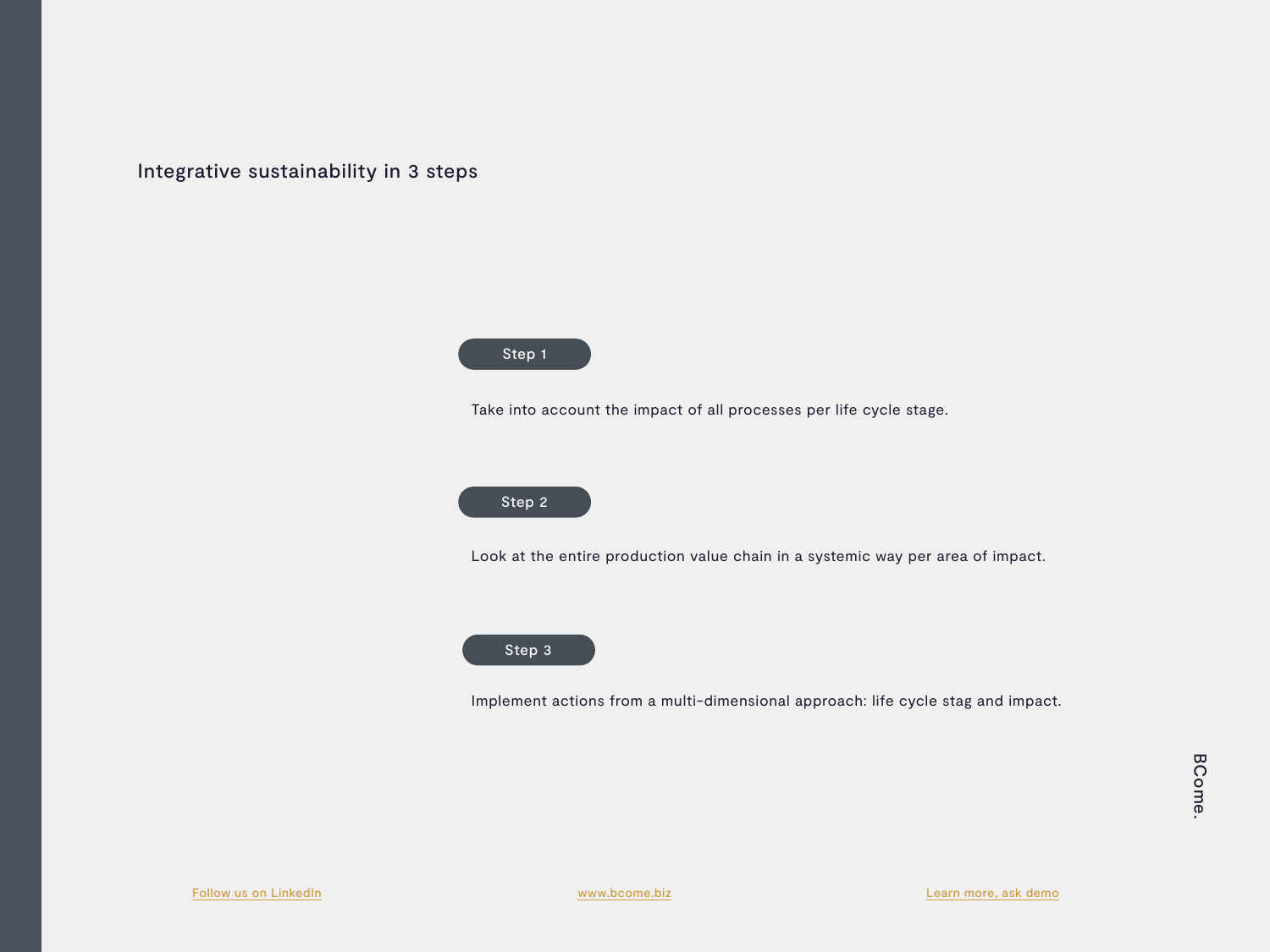#### <span id="page-5-0"></span>Integrative sustainability along value chain

### Applying integrative sustainability affects the entire product life cycle considering the impact of all processes; from conditions in the cotton plantations to the origins of the wood used to make shelves instore.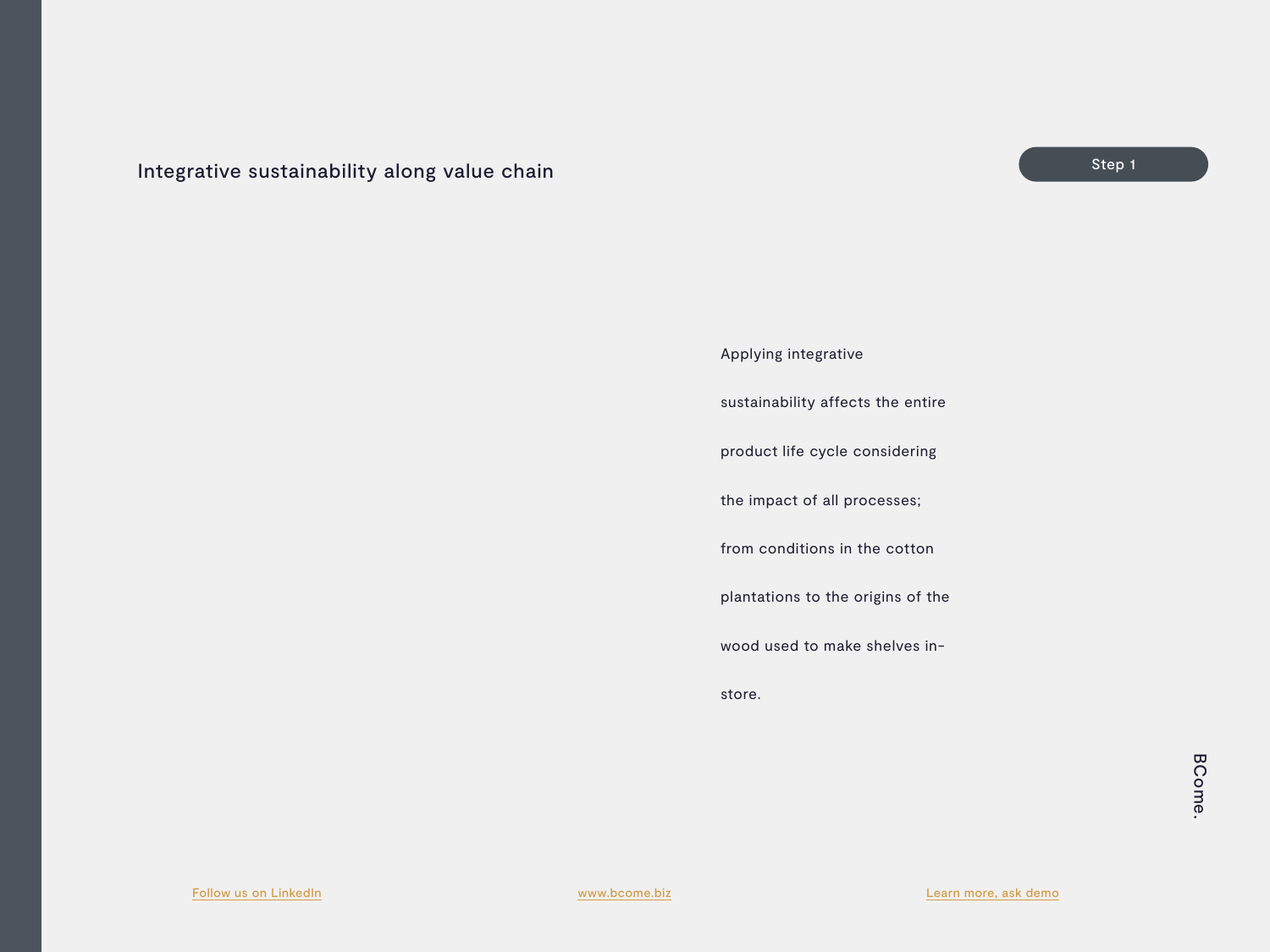#### Integrative sustainability along value chain

The value chain of a product includes all the life cycle stages of a product's life, including:



Including packaging and transport.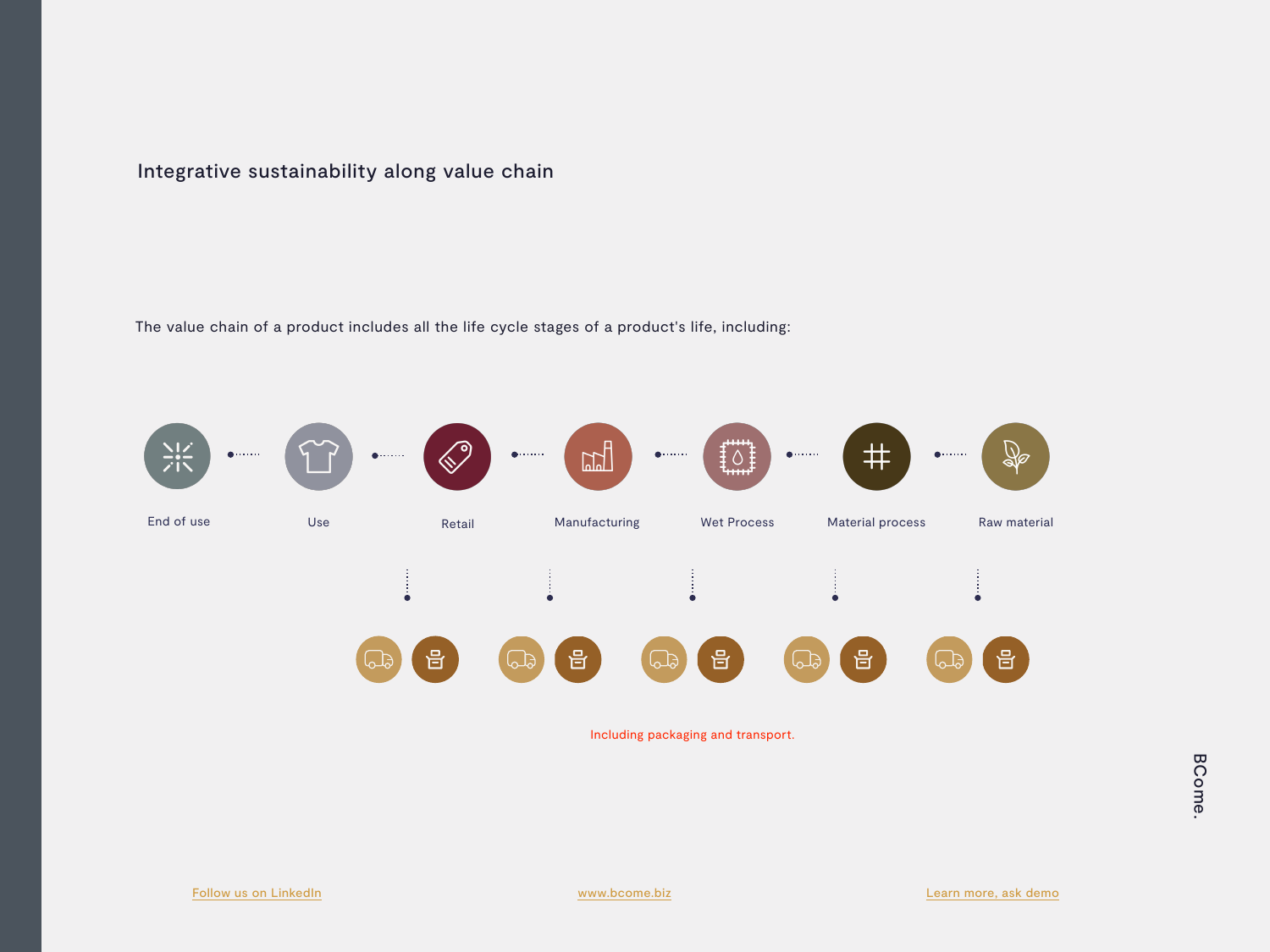#### <span id="page-7-0"></span>Integrative sustainability applied in 4 dimensions Step 2 and Step 2 and Step 2 and Step 2 and Step 2 and Step 2

To add a further layer of

complexity, sustainability criteria

must be met not only over the

entire value chain of the

product, but also extend to other

associated areas, such as the

social, environmental, and

ethical impacts.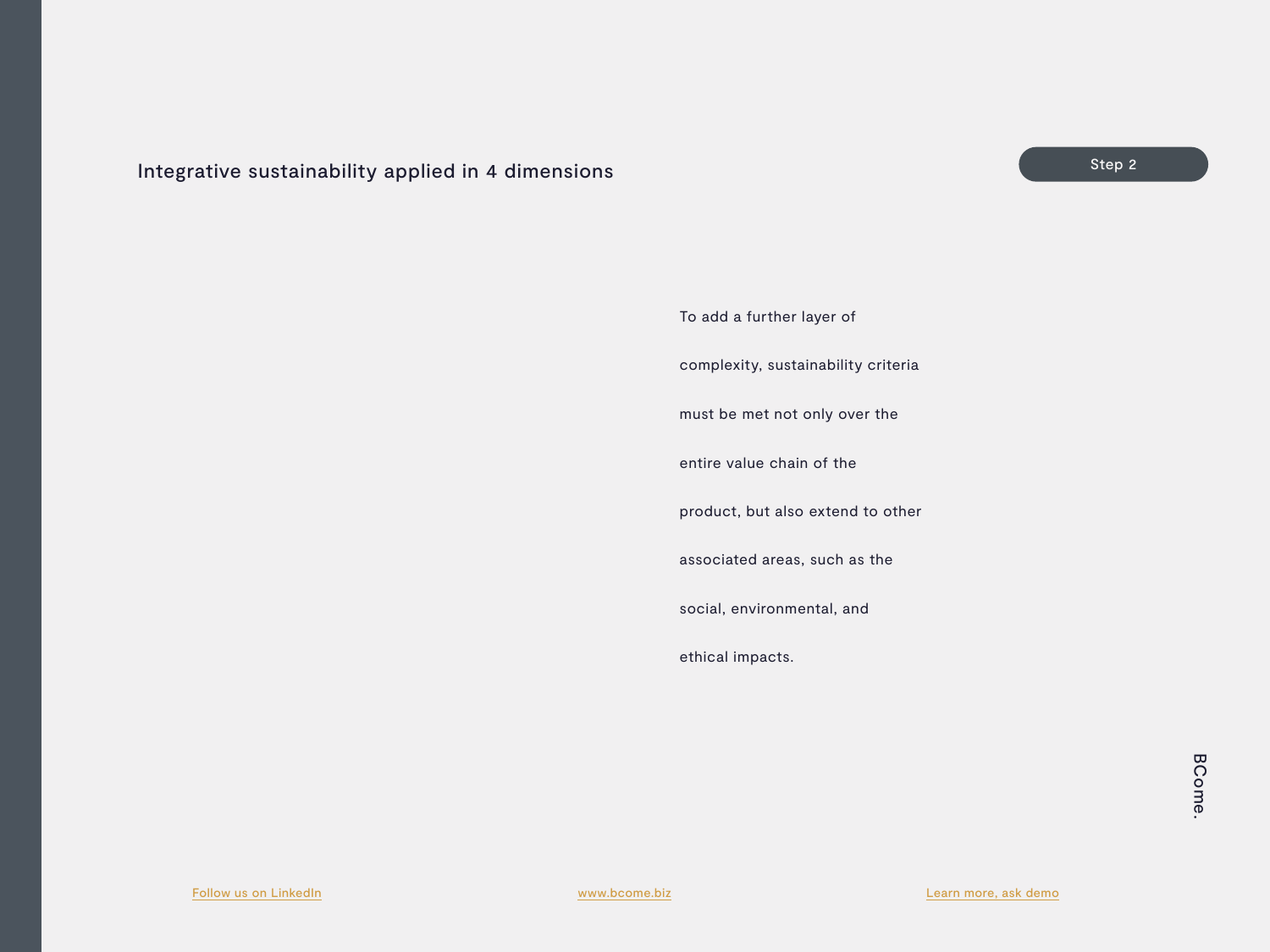#### Integrative sustainability applied in 4 dimensions

Planet

Practices for the environmental

efficiency in the management and

responsible use of resources.

**Circularity** 

Practices carried out to promote

actions towards a circular model and

consumption.

#### People

Practices generated to ensure

ethical and safe working,

social and animal welfare conditions.

**Transparency** 

Practices carried out for follow-up,

definition and scope of the value chain

and commitment.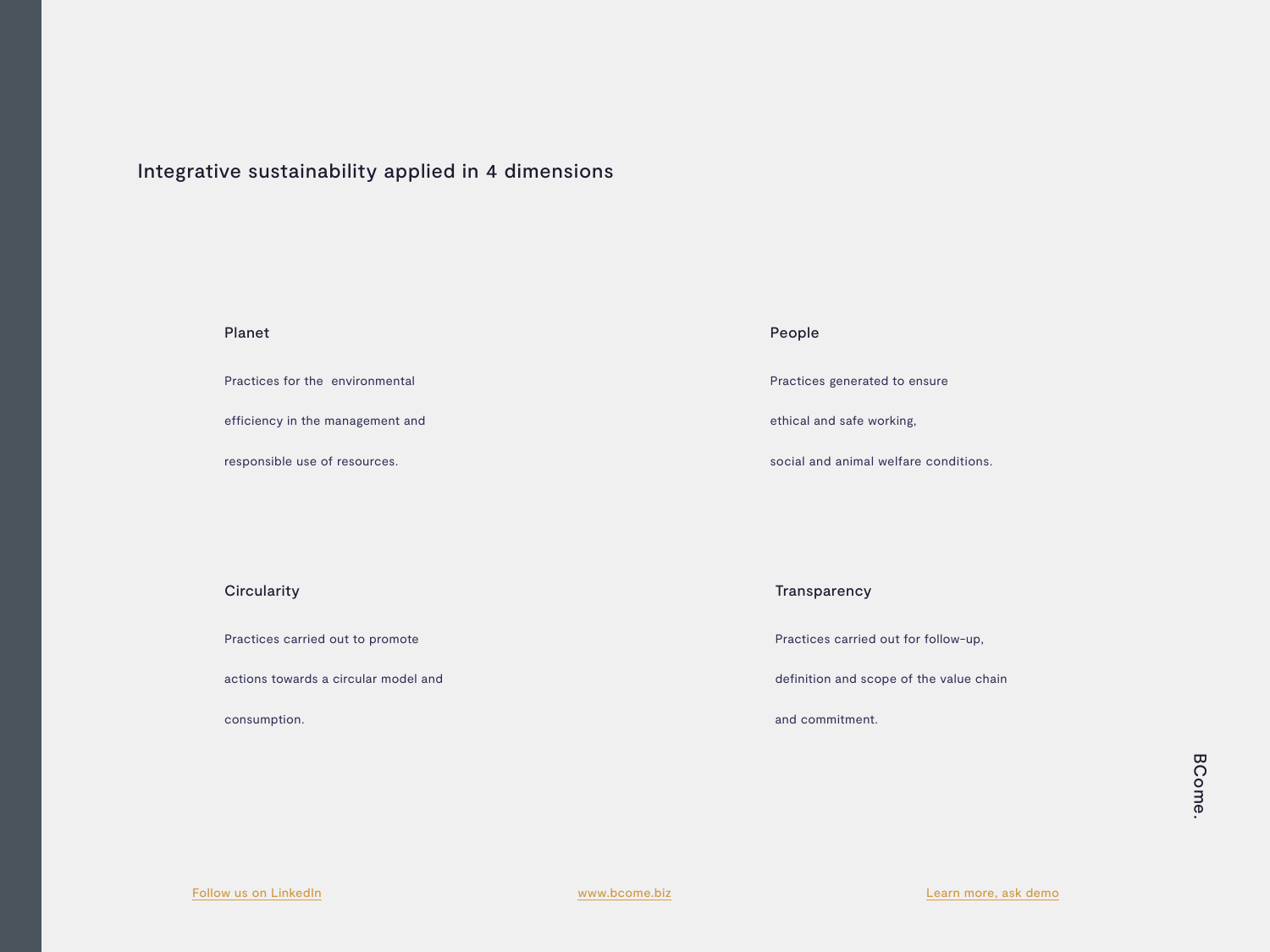#### <span id="page-9-0"></span>Action plan for a integrative sustainability strategy

In recognition of the concept's complexity and environmental, ethical and social dimensions, we must set a clear sustainability strategy as an integrated ecosystem of solutions and challenges. The objective is to create a product with as little environmental impact as possible and social improvement for all participants in the life cycle.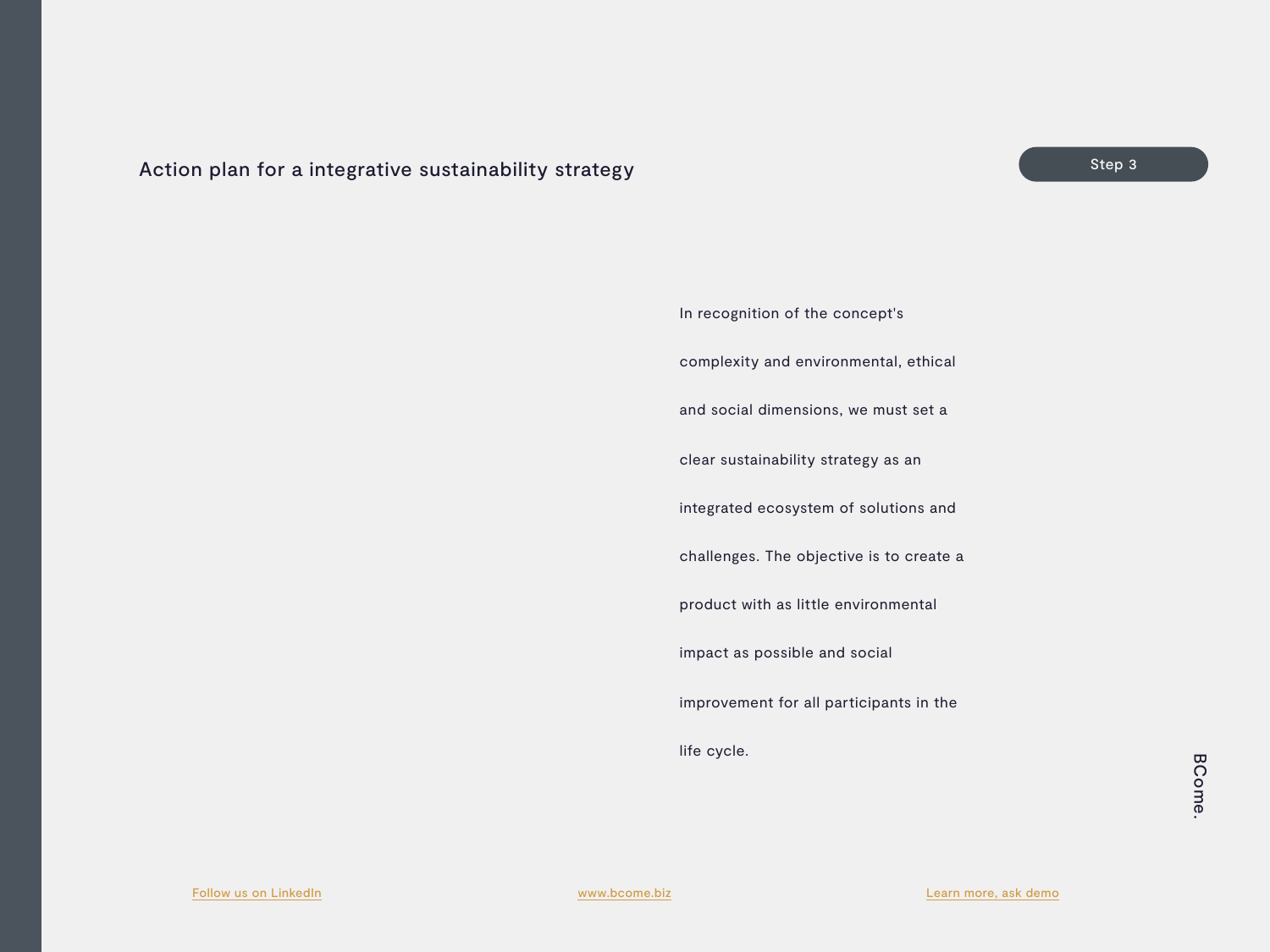#### Raw material

Raw material stage has one the greatest challenge along value chain, not only in the availability and scalability of sustainable raw materials, but also in energy and water consumption and pollution. 2/3 of the impact on sustainability occurs at the raw materials stage. The next steps will be challenging, as few alternative and scalable material solutions exist.

Decision-making is paramount at this point:

- 1. Make a list of recurring materials and their suppliers.
- 2. Rate their environmental, social and ethical impact.

3. Study alternatives.

4. Analyze its feasibility by suppliers, price, availability, etc.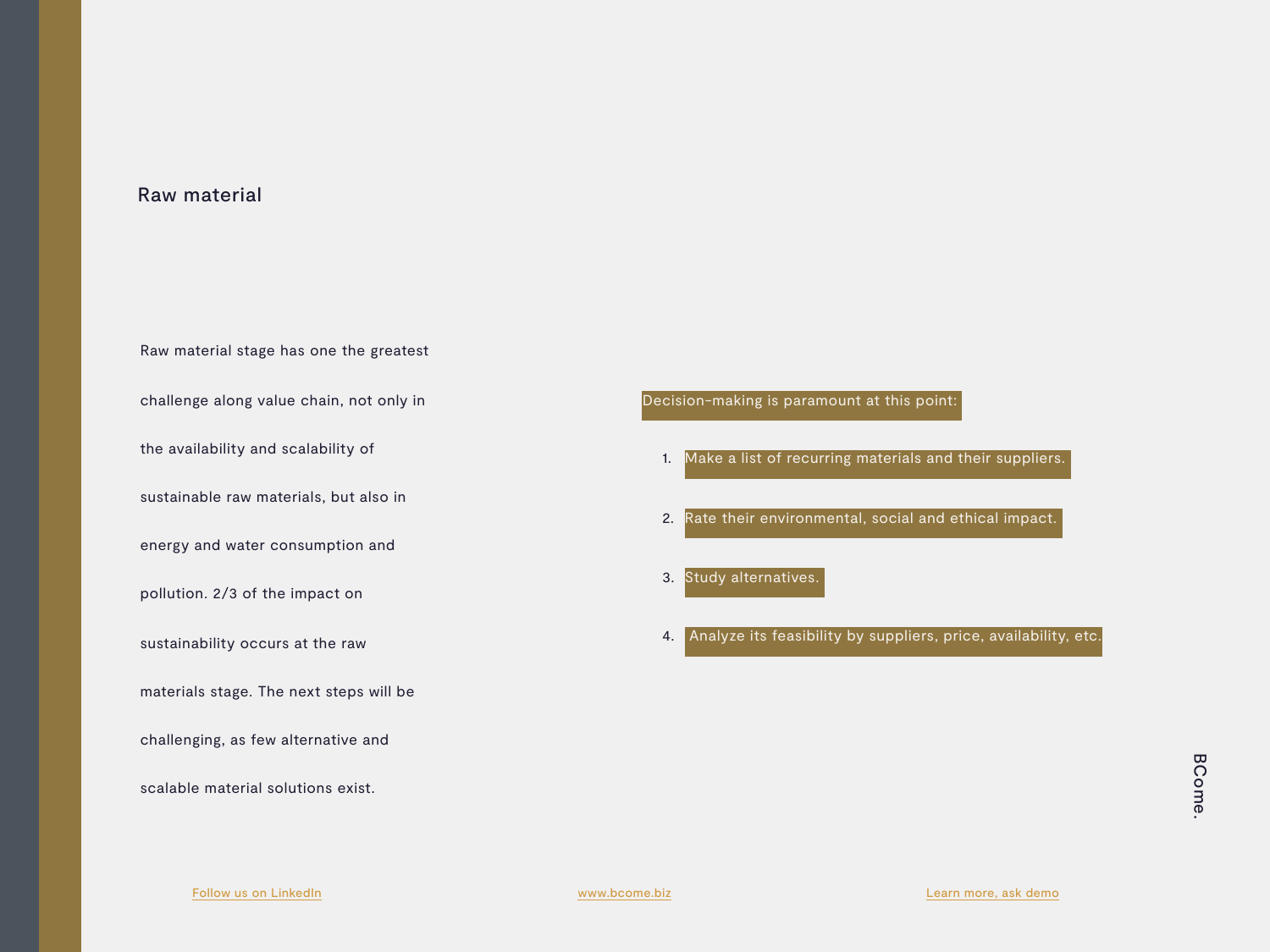#### Action Plan <> Raw material extraction

| Planet                                                                                                                       | People                                                                                                                                                                                  | Transparency                                                                                                                                       | <b>Circularity</b>                                                                                                               |
|------------------------------------------------------------------------------------------------------------------------------|-----------------------------------------------------------------------------------------------------------------------------------------------------------------------------------------|----------------------------------------------------------------------------------------------------------------------------------------------------|----------------------------------------------------------------------------------------------------------------------------------|
| Learn about the material's<br>characteristics and optimize it.<br>Prioritize recycled materials.<br>Innovate in R&D matters. | Ensure high labor standards and<br>ethical working conditions: improve<br>wages, gender equality, eliminate child<br>labor and ensure safety, health and<br>chemical control standards. | Adopt environmental and social<br>certification schemes.<br>Control km 0: ensuring the origin of<br>the fiber and guaranteeing its<br>traceability | Use unmixed biodegradable materials.<br>Avoid blends.<br>Use recycled synthetic materials and<br>also bio-derived raw materials. |
| Choose local and not export raw<br>materials.                                                                                | Eliminate child labor: veto countries<br>with a high risk of child labor and<br>forced labor.                                                                                           | Ensure and commit to animal welfare:<br>Principle of the 5 freedoms.                                                                               | Address the end of life of synthetic<br>and natural fibers.                                                                      |
| Promote ecological sustainability and<br>organic and/or Fairtrade certified<br>production.                                   | Develop training programs for farmers<br>and ranchers.                                                                                                                                  | Vetoing high risk countries.                                                                                                                       | Search for a second useful life for the<br>residual raw material.                                                                |
|                                                                                                                              | Set a clear code of conduct.                                                                                                                                                            |                                                                                                                                                    | Control the excess raw materials.<br>$\overline{\mathbf{u}}$                                                                     |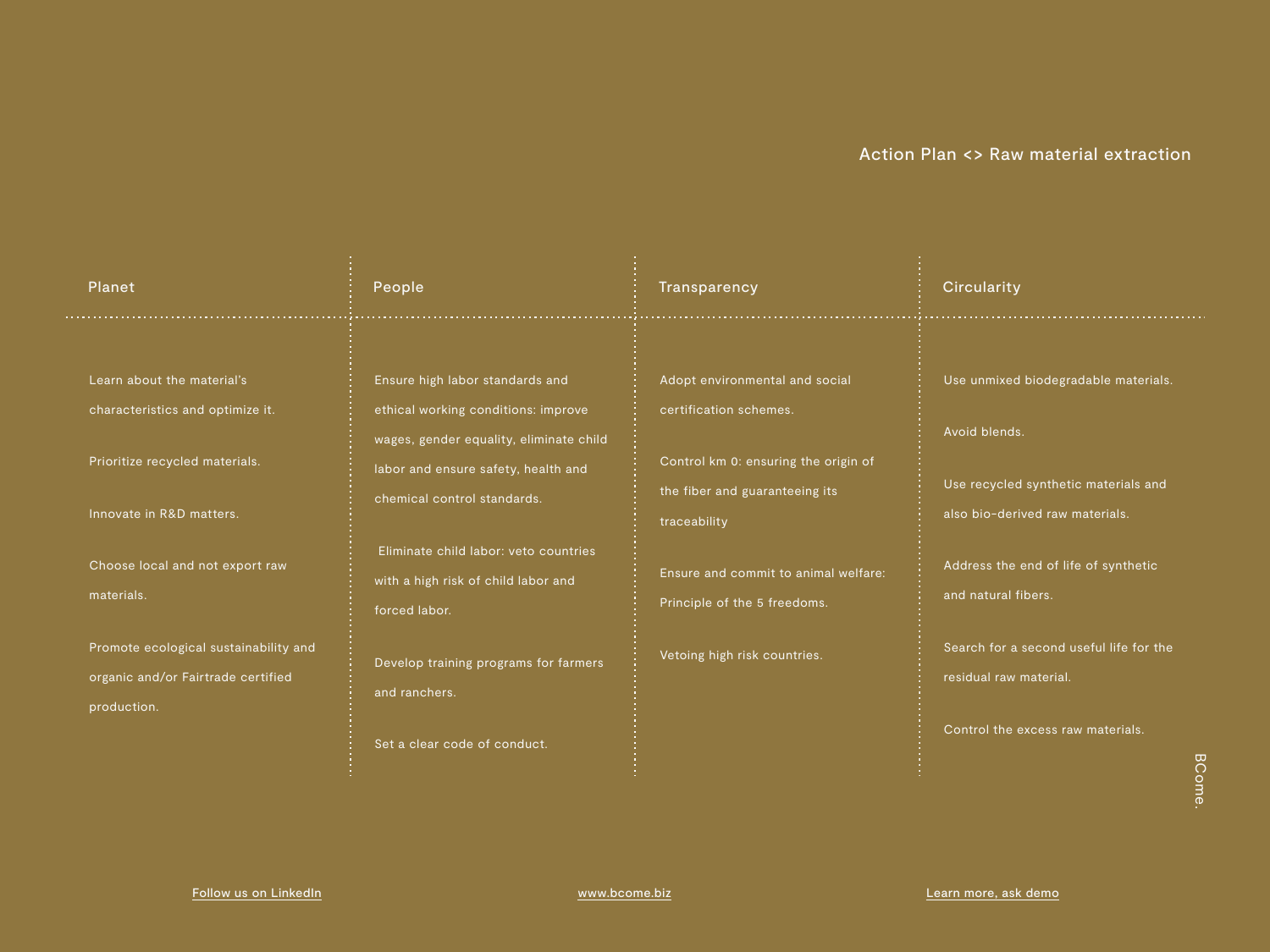#### Material process

Weaving processes include spinning, weaving and other fabric preparation. Spinning and weaving require significant amounts of energy and resources: fibers are subjected to various mechanical processes that comb, align and spin them to produce yarn.

Decision-making is paramount at this point:

- 1. Make a list of recurring materials and their suppliers.
- 2. Rate their environmental, social and ethical impact

3. Study alternatives

4. Analyze its feasibility by suppliers, price, availability, etc.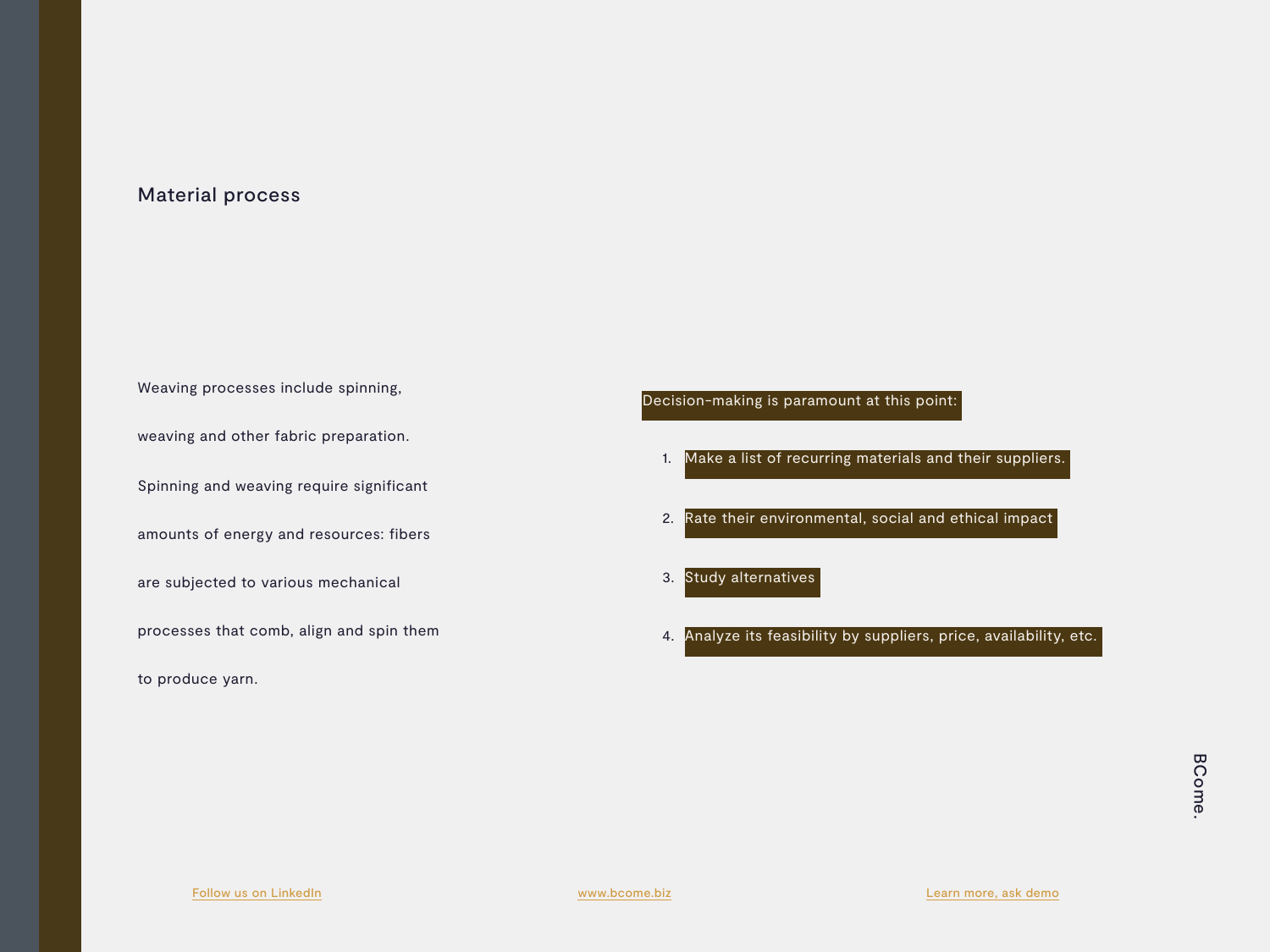#### Action Plan <> Material process

| Planet                                                                                                                                                                                                              | People                                                                                                                                                                                                                                                                                                                                                        | Transparency                                                                | <b>Circularity</b>                                                                                                                                                                                                                                                                                                                                                                            |
|---------------------------------------------------------------------------------------------------------------------------------------------------------------------------------------------------------------------|---------------------------------------------------------------------------------------------------------------------------------------------------------------------------------------------------------------------------------------------------------------------------------------------------------------------------------------------------------------|-----------------------------------------------------------------------------|-----------------------------------------------------------------------------------------------------------------------------------------------------------------------------------------------------------------------------------------------------------------------------------------------------------------------------------------------------------------------------------------------|
| Incentivize renewable energies in the<br>production process.<br>Improve energy and water efficiency<br>levels and measure them throughout<br>the process.<br>Implement better textile processing<br>R&D techniques. | Ensure high labor standards and<br>ethical working conditions: improve<br>wages, gender equality, eliminate child<br>labor and ensure safety, health and<br>chemical control standards.<br><b>Establish Occupational Risk</b><br>Prevention Plan and training (proper<br>product handling).<br>Set a clear code of conduct for<br>supplier and manufacturers. | Adopt environmental and social<br>certification schemes.<br>Control Tier 2. | Use biodegradable resources.<br>Adequate treatment of waste and<br>wastewater and encouraging a closed-<br>loop chemical management system.<br>Control of excess materials during the<br>production chain.<br>Have waste collection points to<br>classify waste and analyze whether it<br>can be reused.<br>Search for a second useful life for the<br><b>BCome</b><br>residual raw material. |
|                                                                                                                                                                                                                     |                                                                                                                                                                                                                                                                                                                                                               |                                                                             |                                                                                                                                                                                                                                                                                                                                                                                               |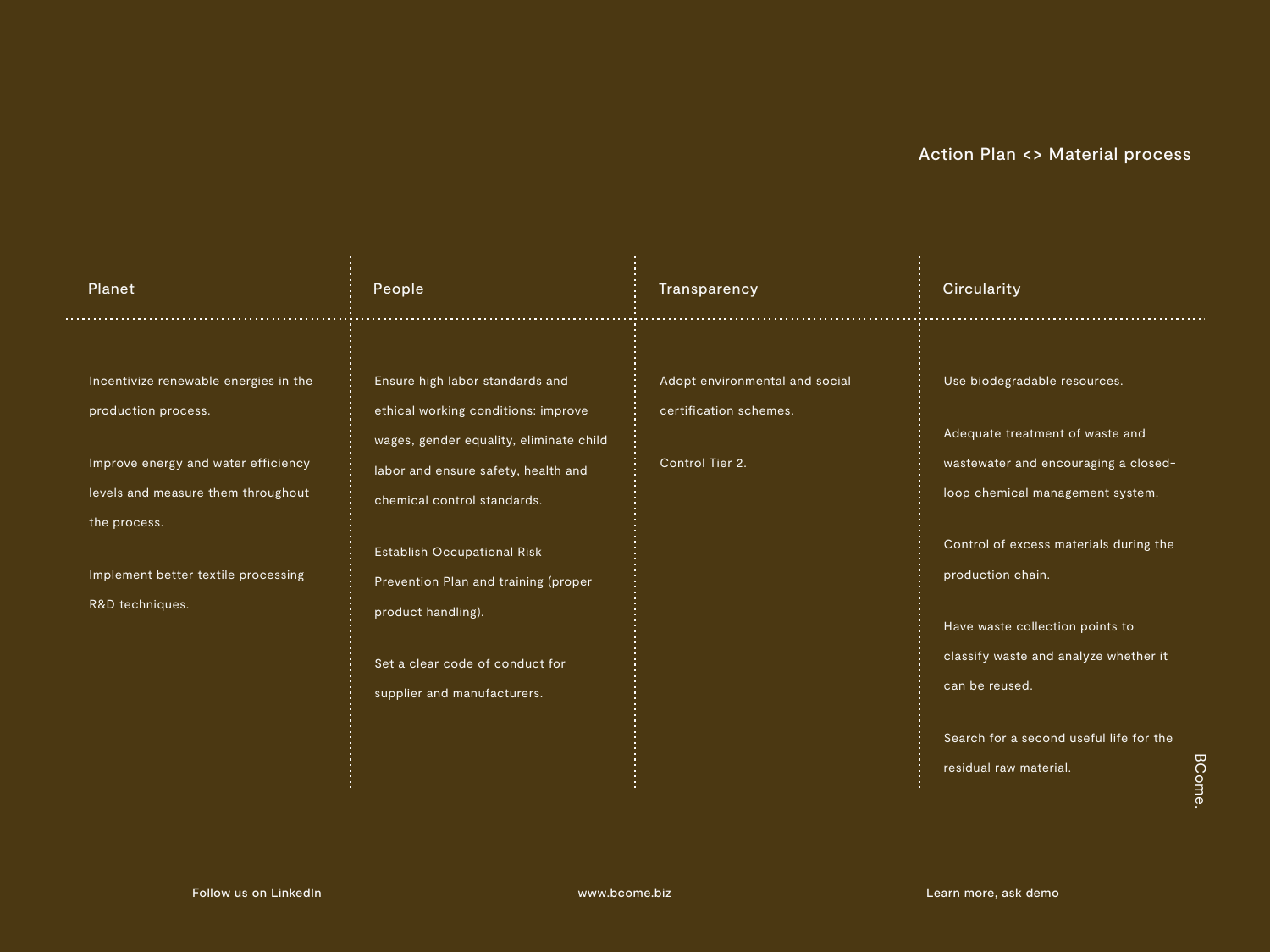#### Wet process

Much of the fashion industry's environmental footprint occurs at the wet processing and finishing stage. Spanning multiple levels of the supply chain and covering multiple processes, its environmental footprint is enormous as each stage consumes significant amounts of water, energy and chemicals. Transparency is a critical weakness at this stage, especially an

issue with chemical usage.

- 1. Make a list of recurring materials and their suppliers.
- 2. Rate their environmental, social and ethical impact
- 3. Study alternatives
- 4. Analyze its feasibility by suppliers, price, availability, etc.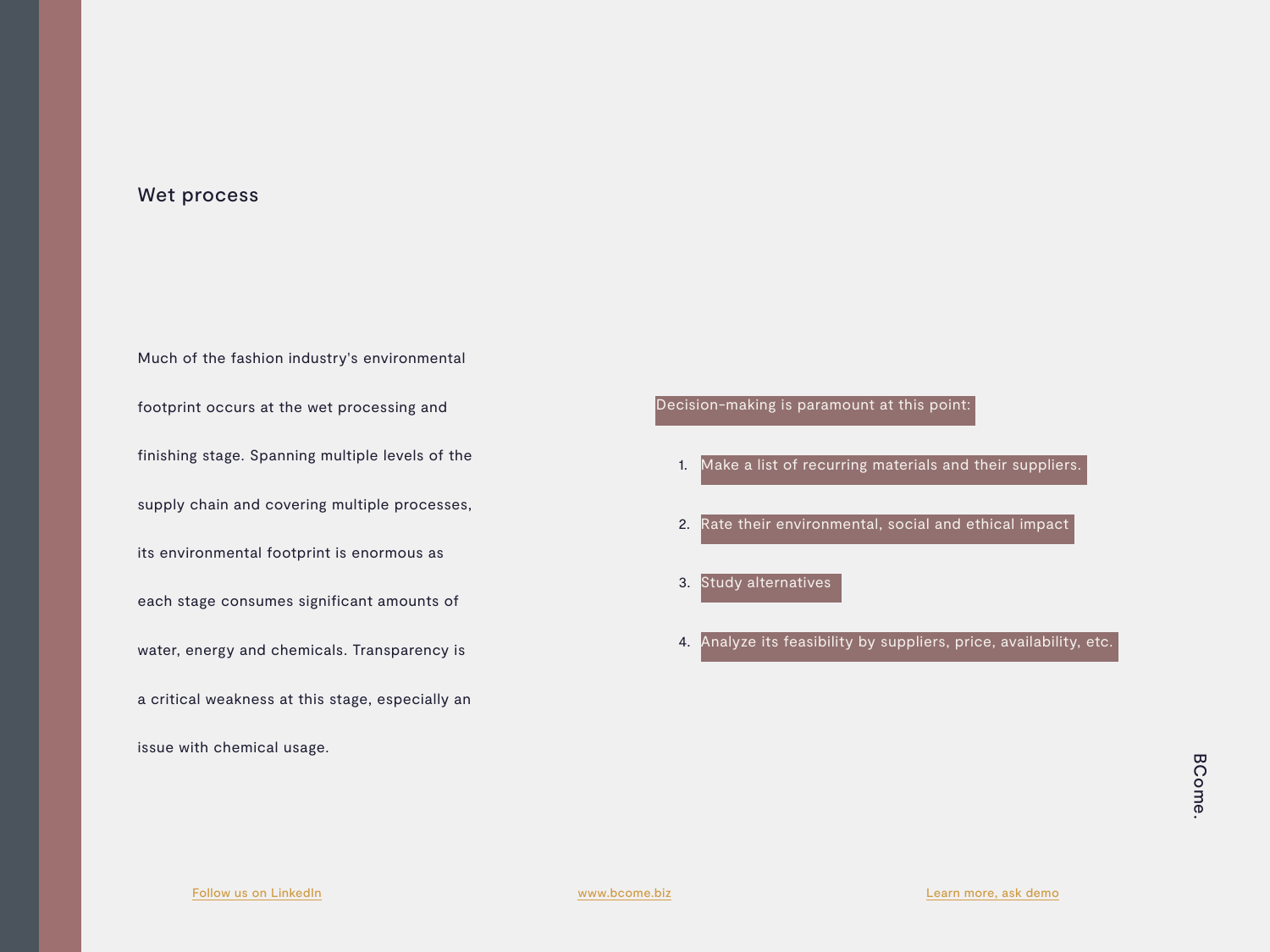| <b>Planet</b>                                                                                                                                                                                                                                                                                                                                       | People                                                                                                                                                                                                                                                                                                                                                                | Transparency                                                                                 | Circularity                                                                                                                                                                                                                                                                                                             |
|-----------------------------------------------------------------------------------------------------------------------------------------------------------------------------------------------------------------------------------------------------------------------------------------------------------------------------------------------------|-----------------------------------------------------------------------------------------------------------------------------------------------------------------------------------------------------------------------------------------------------------------------------------------------------------------------------------------------------------------------|----------------------------------------------------------------------------------------------|-------------------------------------------------------------------------------------------------------------------------------------------------------------------------------------------------------------------------------------------------------------------------------------------------------------------------|
| Establish a rigid RSL code of conduct<br>Minimize hazardous chemicals in<br>production and wastewater.<br>Incentivize renewable energies in the<br>production process.<br>Improve energy and water efficiency<br>levels and measure them throughout<br>the process.<br>Implement better textile processing<br>R&D techniques for dyes and finishes. | Ensure high labor standards and<br>ethical working conditions: improve<br>wages, gender equality, eliminate child<br>labor and ensure safety, health and<br>chemical control standards.<br>Promote gender equality.<br>Occupational Risk Prevention Plan and<br>training (proper product handling).<br>Set a clear code of conduct for<br>supplier and manufacturers. | Adopt environmental and social<br>certification schemes.<br>Control Tier 3.<br>Publish data. | Use biodegradable dyes and<br>chemicals.<br>Adequate treatment of waste and<br>wastewater and encouraging a closed-<br>loop chemical management system.<br>Have waste collection points to<br>classify waste and analyze whether it<br>can be reused. Search for a second<br>useful life for the residual raw material. |
|                                                                                                                                                                                                                                                                                                                                                     |                                                                                                                                                                                                                                                                                                                                                                       |                                                                                              | $\Omega$                                                                                                                                                                                                                                                                                                                |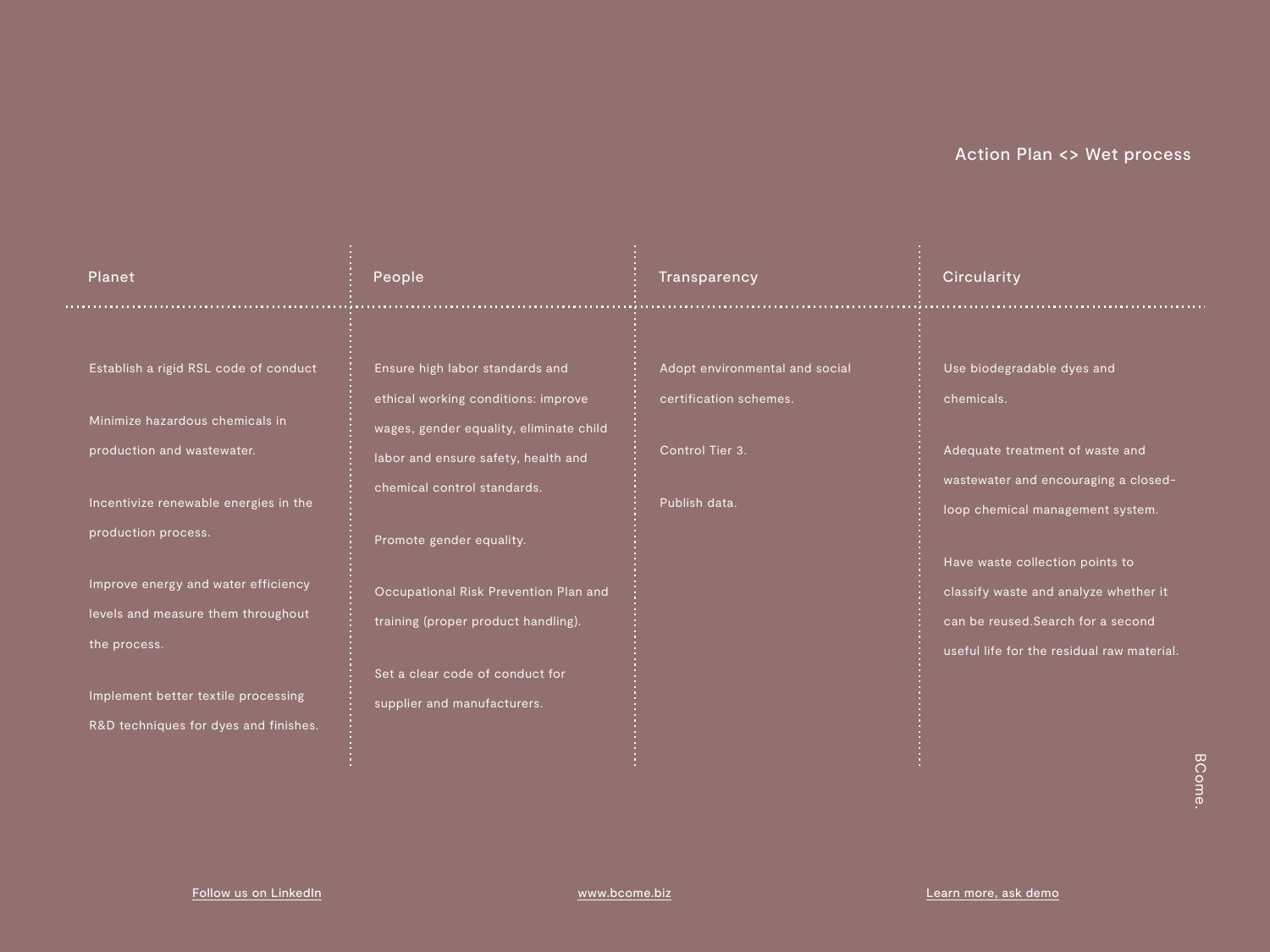#### Manufacturing

The manufacturing stage involves cutting, sewing, fastening, gluing, welding and taping the fabric together, along with some dyeing and finishing such as stone washing. Social impact is the main challenge here with labor and health and safety standards having been in the public spotlight recently.

- 1. Make a list of recurring materials and their suppliers.
- 2. Rate their environmental, social and ethical impact.
- 3. Study alternatives.
- 4. Analyze its feasibility by suppliers, price, availability, etc.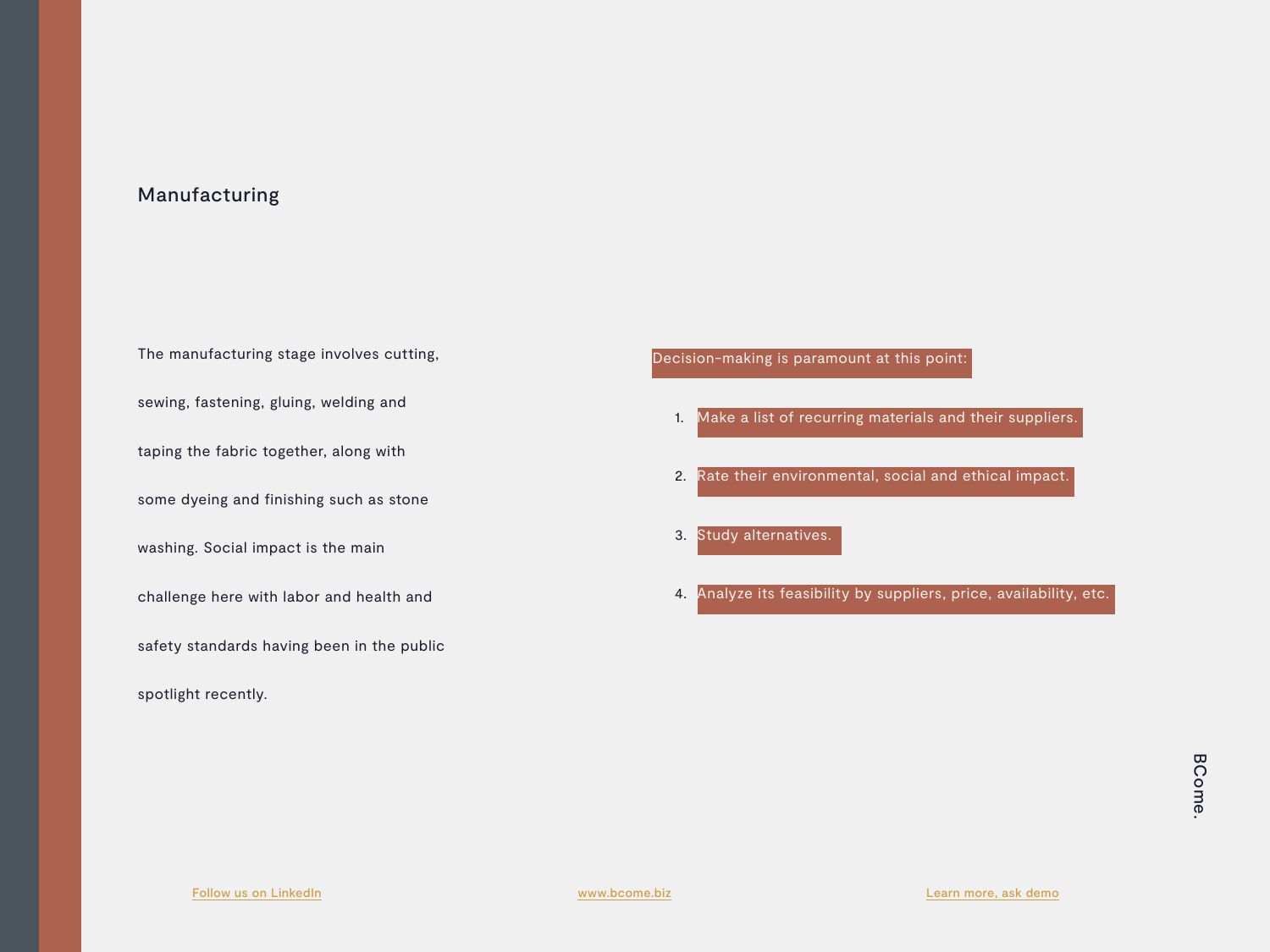| Planet                                                                                                                                                                                                              | People                                                                                                                                                                                                                                                                                                                                                                | Transparency                                                                               | <b>Circularity</b>                                                                                                                                                                                                                                                                                                                                |
|---------------------------------------------------------------------------------------------------------------------------------------------------------------------------------------------------------------------|-----------------------------------------------------------------------------------------------------------------------------------------------------------------------------------------------------------------------------------------------------------------------------------------------------------------------------------------------------------------------|--------------------------------------------------------------------------------------------|---------------------------------------------------------------------------------------------------------------------------------------------------------------------------------------------------------------------------------------------------------------------------------------------------------------------------------------------------|
| Incentivize renewable energies in the<br>production process.<br>Improve energy and water efficiency<br>levels and measure them throughout<br>the process.<br>Implement better textile processing<br>R&D techniques. | Ensure high labor standards and<br>ethical working conditions: improve<br>wages, gender equality, eliminate child<br>labor and ensure safety, health and<br>chemical control standards.<br>Promote gender equality.<br>Occupational Risk Prevention Plan and<br>training (proper product handling).<br>Set a clear code of conduct for<br>supplier and manufacturers. | Adopt environmental and social<br>certification schemes.<br>Control Tier 4.<br>Public data | Adequate treatment of waste and<br>wastewater and encouraging a closed-<br>loop chemical management system.<br>Control of excess materials during the<br>production chain.<br>Have waste collection points to<br>classify waste and analyze whether it<br>can be reused.<br>Search for a second useful life for the<br>residual raw material<br>œ |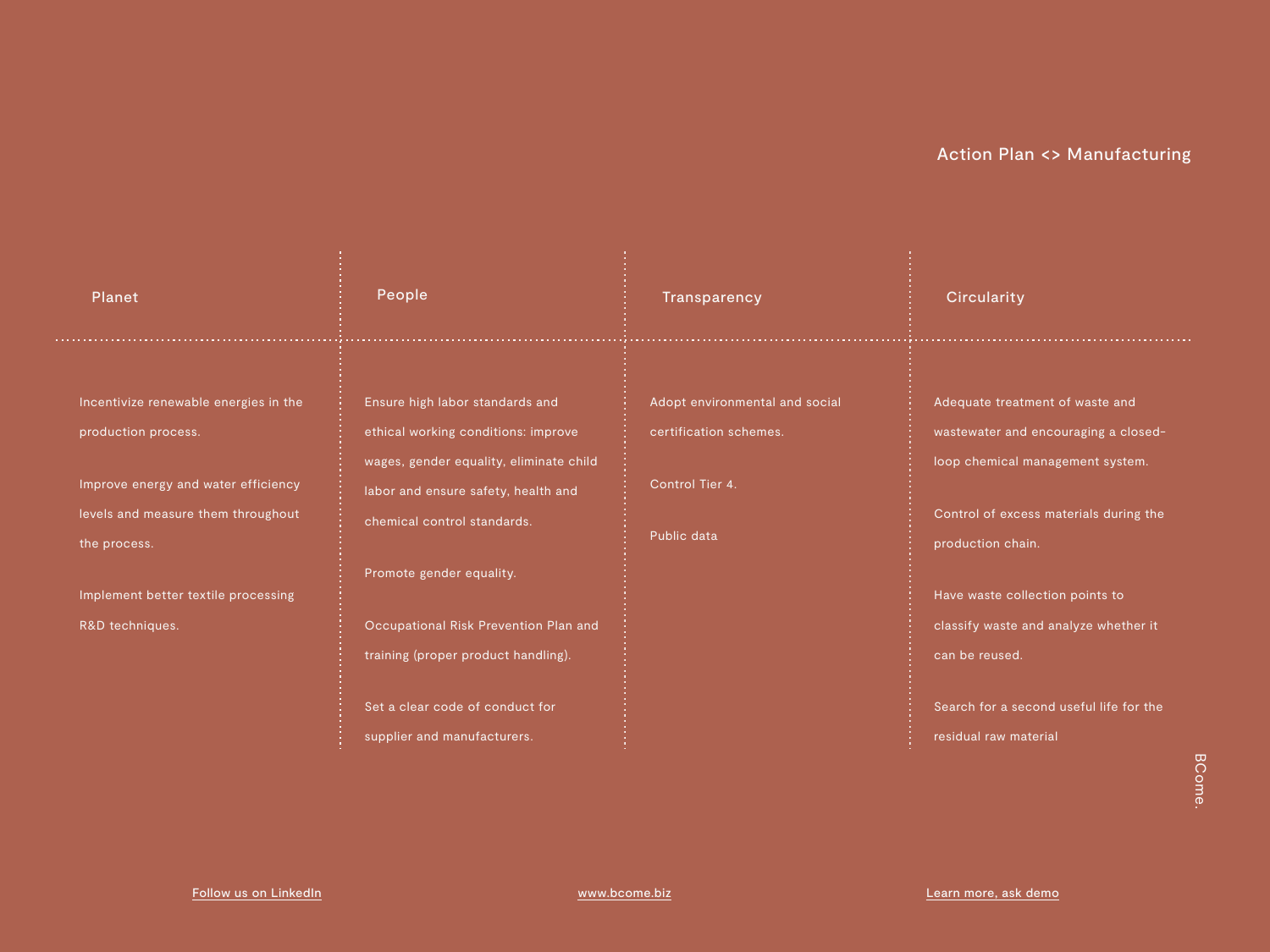#### Retail

It receives little attention in terms of sustainability, which is unfortunate because it has great potential to improve energy use, reduce waste and engage with consumers. The point of sale is the consumer's point of contact with brands or products for purchase.

- 1. Make a list of all point of sale.
- 2. Rate their environmental, social and ethical impact.
- 3. Study alternatives and commit to low-consumption practices.
- 4. Analyze its feasibility.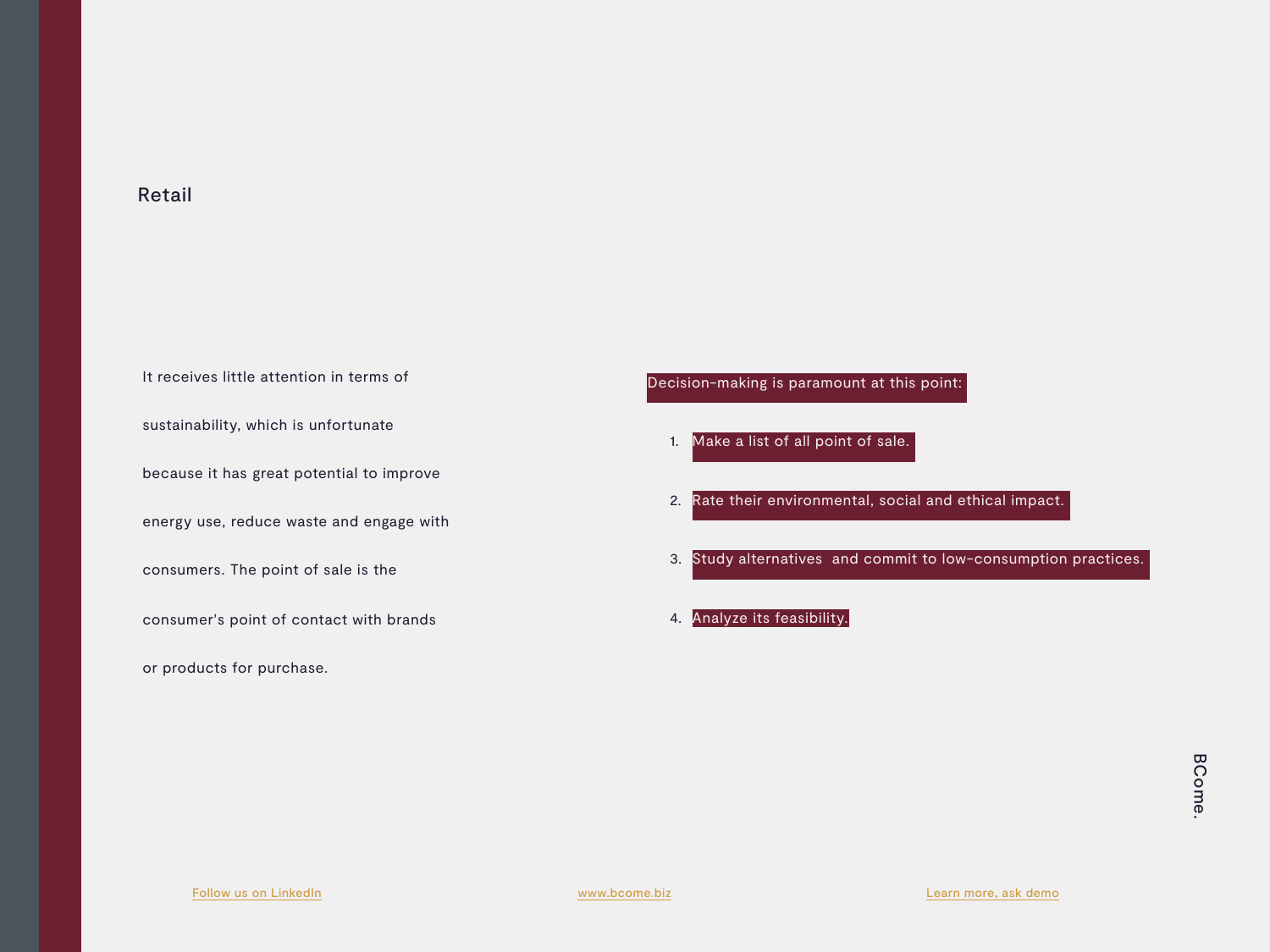| Planet                                                                                                                                                                                                     | People                                                                                                                                                                                                                                                                                                                       | Transparency                                            | <b>Circularity</b>                                                                                                                                                                                      |
|------------------------------------------------------------------------------------------------------------------------------------------------------------------------------------------------------------|------------------------------------------------------------------------------------------------------------------------------------------------------------------------------------------------------------------------------------------------------------------------------------------------------------------------------|---------------------------------------------------------|---------------------------------------------------------------------------------------------------------------------------------------------------------------------------------------------------------|
| Eco-efficient stores<br>Energy efficiency.<br>Good arrangement of the store layout,<br>optimal use of sunlight, lighting and<br>air-conditioning.<br>Furniture made sustainably.<br>Eco-friendly packaging | Ensure high labor standards and<br>ethical working conditions: improve<br>wages, gender equality, eliminate child<br>labor and ensure safety, health and<br>chemical control standards.<br>Occupational Risk Prevention Plan and<br>training (proper handling of products).<br>Set a clear code of conduct for<br>employers. | Inspiration and information point with<br>the consumer. | Address the end of life of garments.<br>Have waste collection points to<br>classify waste and analyze whether it<br>can be reused.<br>Search for a second useful life for the<br>residual raw material. |
|                                                                                                                                                                                                            |                                                                                                                                                                                                                                                                                                                              |                                                         |                                                                                                                                                                                                         |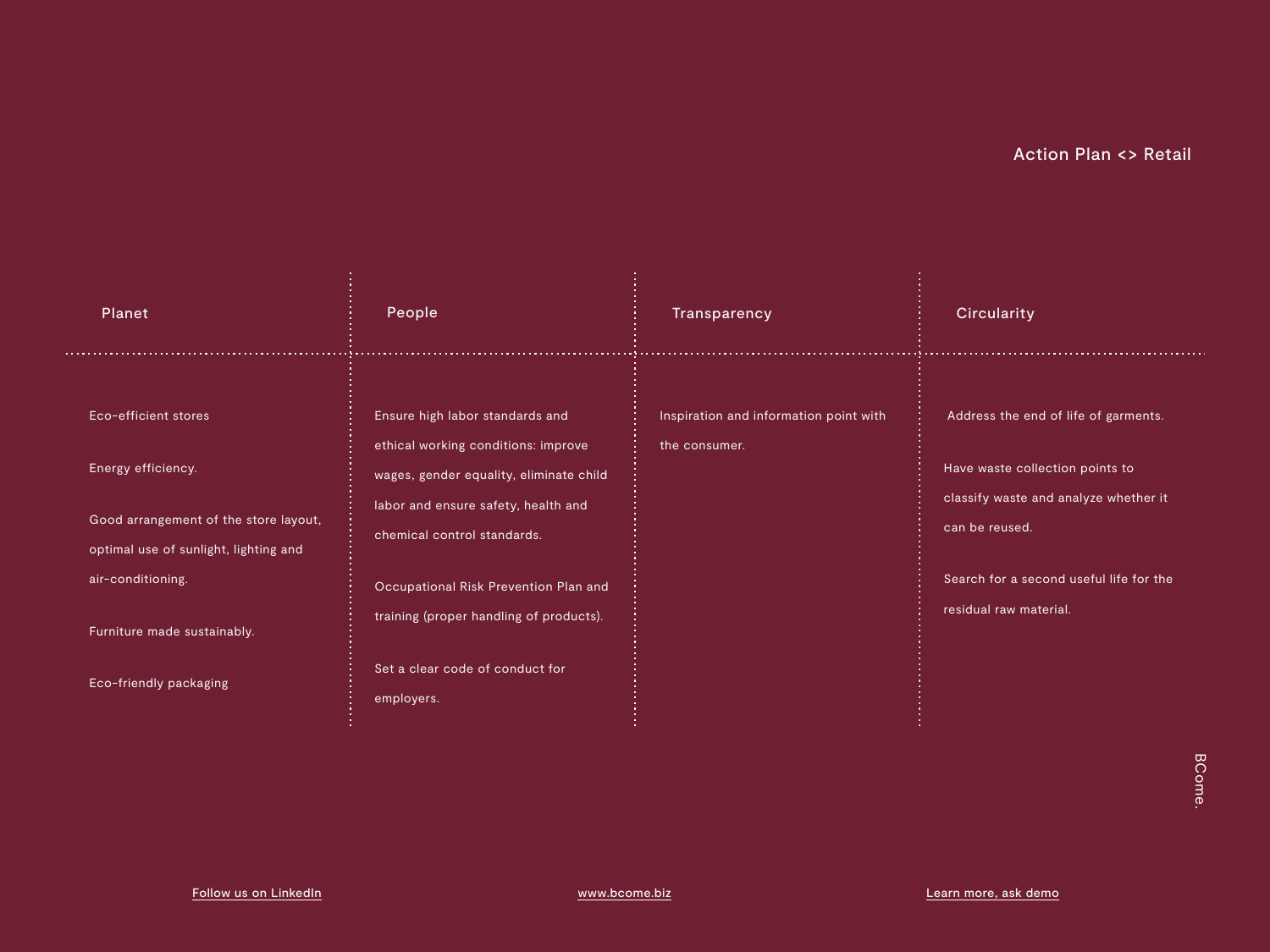#### Transport

Transportation and distribution have clear sustainability-related impacts. However, the environmental and social footprints at this stage are much smaller than at other stages. This is because the activities at this stage are similar to what happens in other industries, so fashion brands can benefit from the scale and innovation that already exists elsewhere.

- 1. Make a list of recurring transport and suppliers.
- 2. Rate their environmental impact.
- 3. Study alternatives.
- 4. Analyze its feasibility by suppliers, price, availability, etc.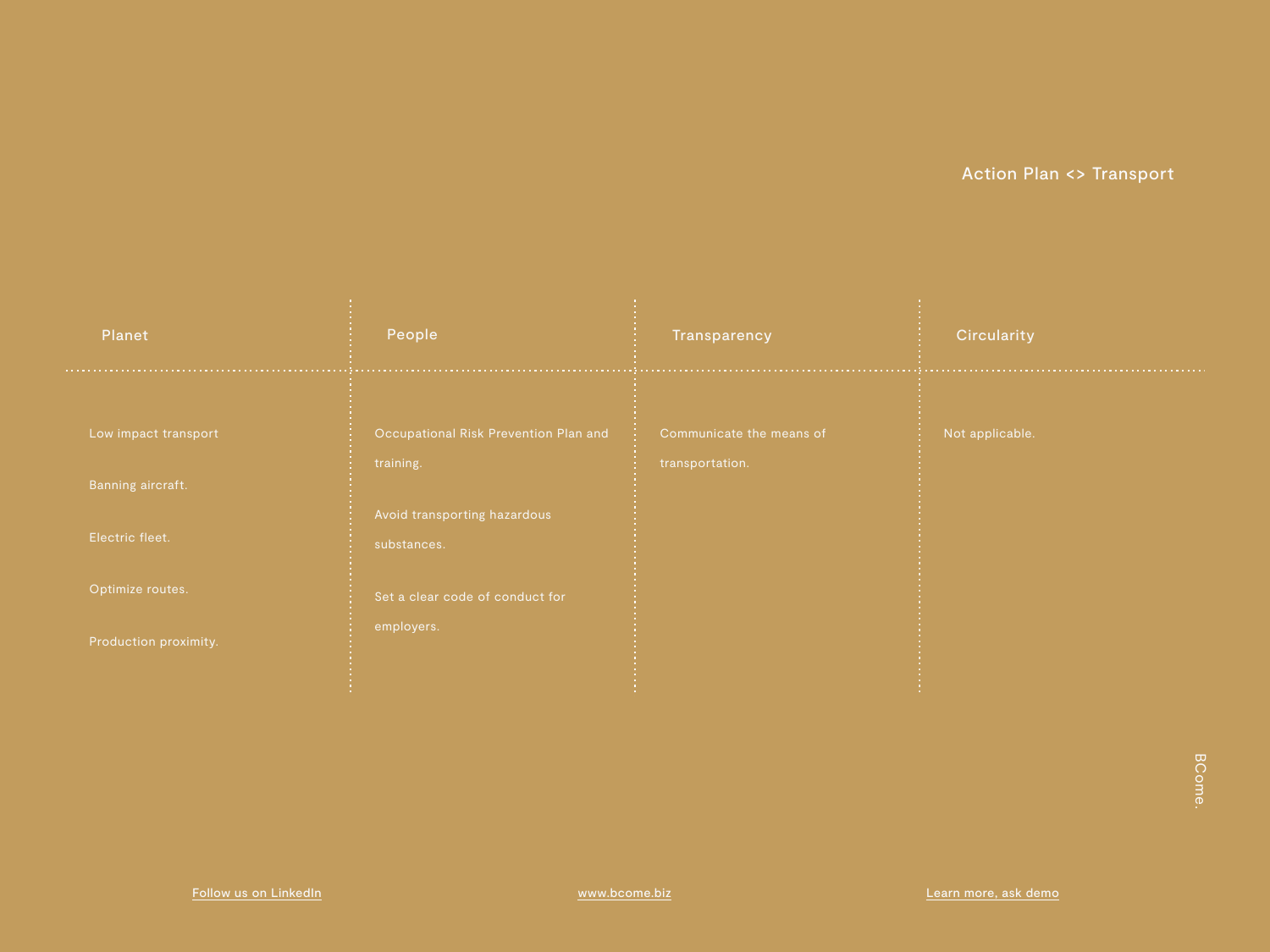#### Distribution

Packaging has clear sustainability-

related impacts. One of the aims of

sustainable companies is to introduce

solutions for the optimization and

circularity of used packaging.

- 1. Make a list of recurring transport and suppliers.
- 2. Rate their environmental, social and ethical impact
- 3. Study alternatives
- 4. Analyze its feasibility by suppliers, price, availability, etc.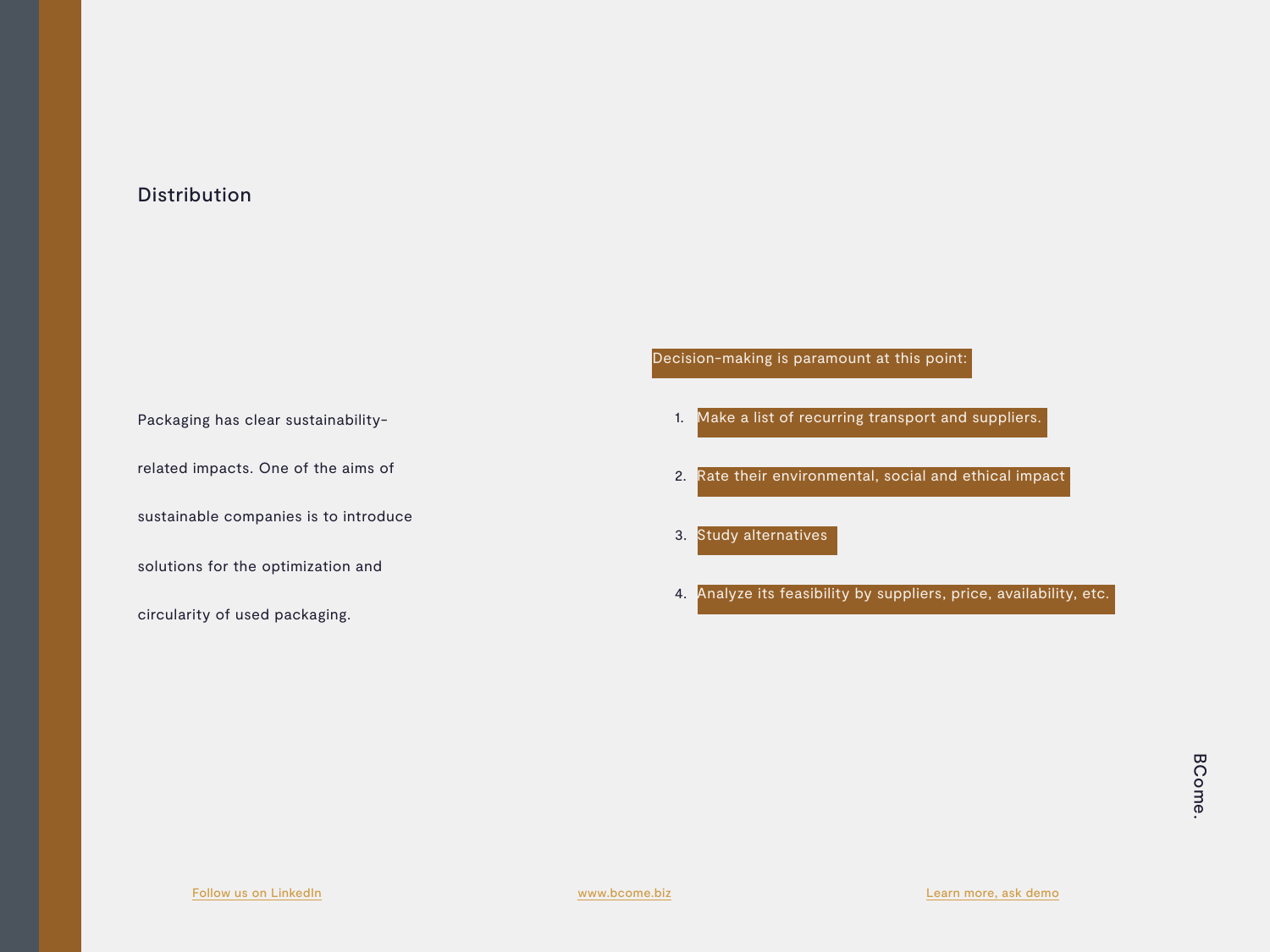| Planet                                                 | People                                             | Transparency                                                 | <b>Circularity</b>         |
|--------------------------------------------------------|----------------------------------------------------|--------------------------------------------------------------|----------------------------|
| Optimize packaging: RRR.<br>Use recycled cardboard and | Occupational Risk Prevention Plan and<br>training. | Communicate the packaging used<br>throughout the value chain | Logistics packaging reuse. |
| biodegradable materials.                               |                                                    |                                                              |                            |
| Minimize or eliminate the use of<br>plastic.           |                                                    |                                                              |                            |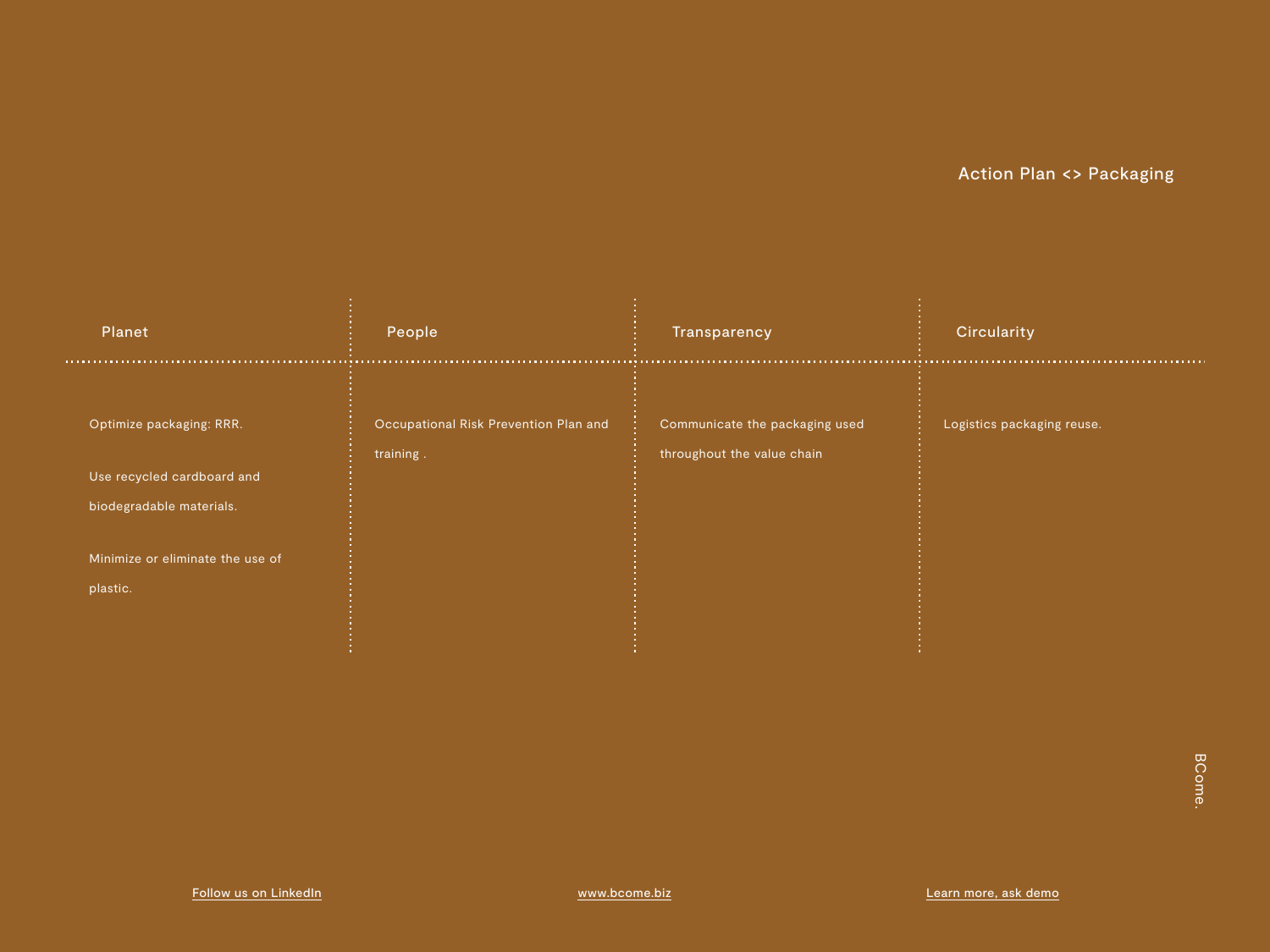### At BCOME we love to share our expertise with you.

Take a look at other related resources and take your

sustainability performance to the

next level with BCOME:

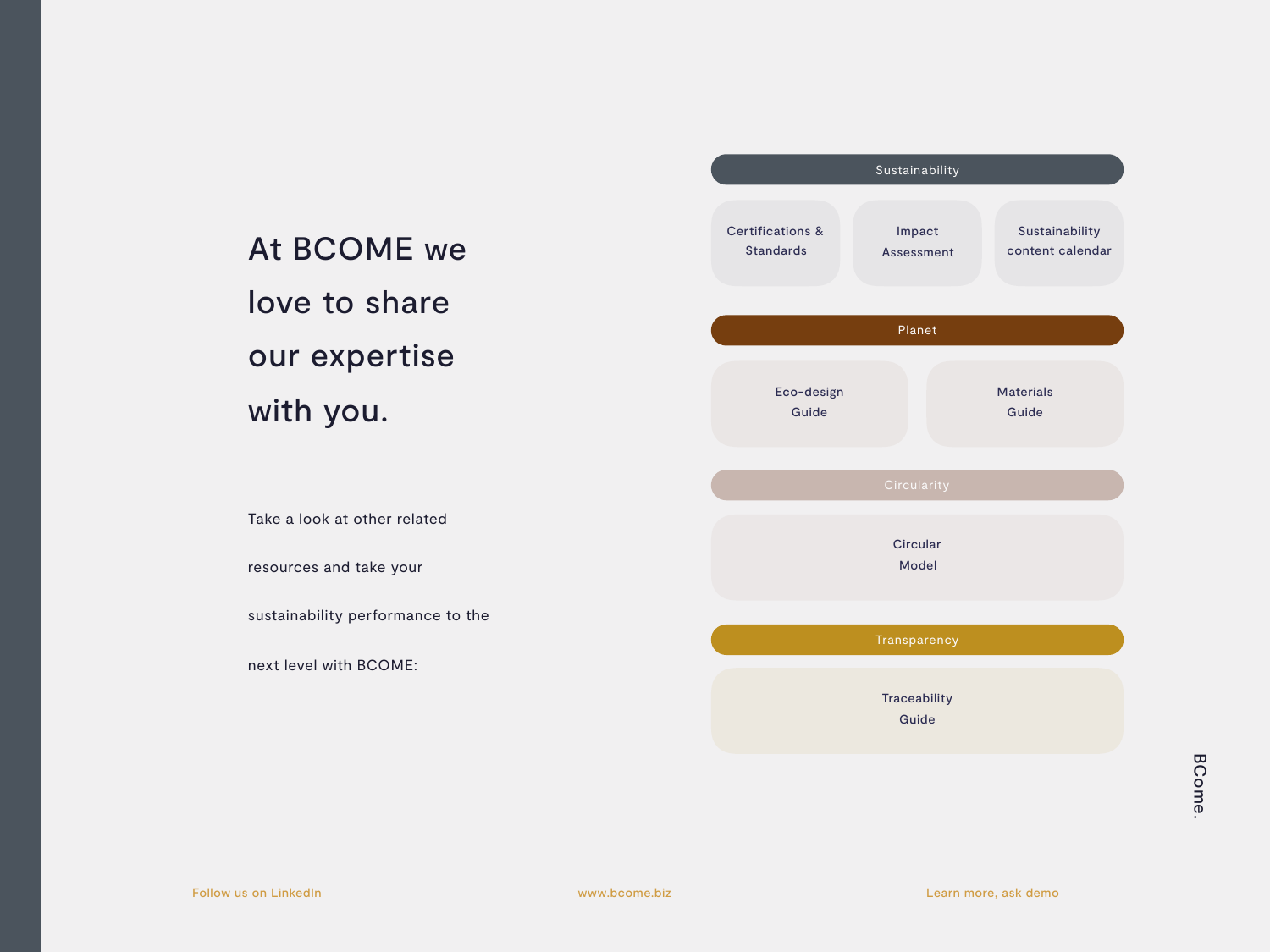### Get ready to transform your business!

Interested in learning more about taking control of your supply chain, discovering impacts behind and building your future through sustainability and transparency? Find out more about [BCOME](http://www.bcome.biz) and discover what we can do for your business.

# Start your sustainability journey today,

[request](https://bcome.biz/demo/) a demo!

[Follow us on LinkedIn](https://www.linkedin.com/company/bcome-impact/) [www.bcome.biz](http://www.bcome.biz) [Learn more, ask demo](https://bcome.biz/demo/)